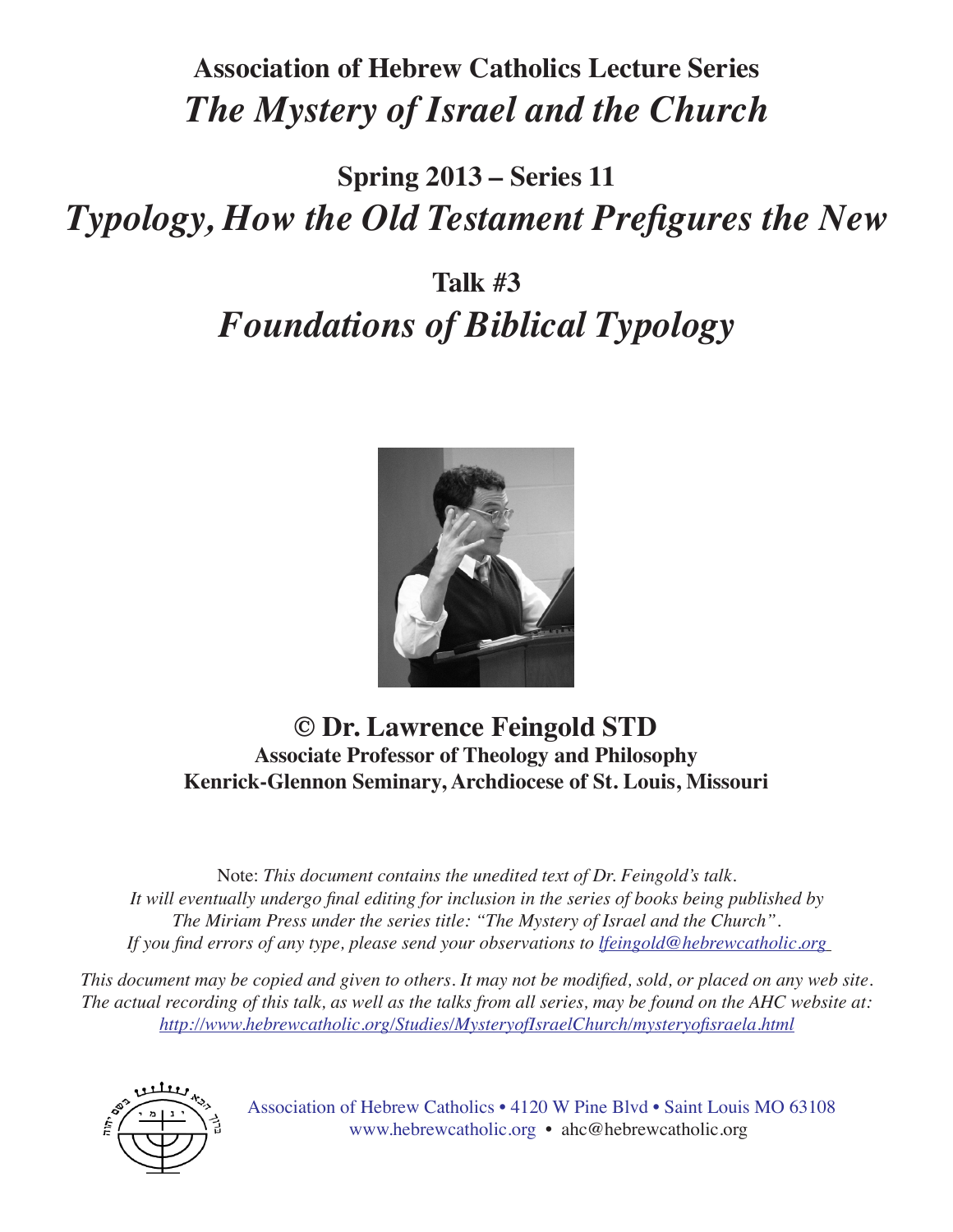### *3. Foundations of Biblical Typology*

The past two centuries have witnessed a large-scale rejection of the typological interpretation of Scripture. In large part this stems from an implicit rejection of the doctrinal foundations on which the spiritual sense of Scripture rests. As John O'Keefe and R. R. Reno have written, "allegorical interpretation offends by what it presumes and not by how it proceeds."1 Or again:

When contemporary readers object to patristic typology, we are convinced that the true target of their objection is not typology itself but the presumed divine economy across which patristic typology functioned. In other words, the objections are theological rather than methodological.2

Which teachings does typological interpretation presume? The foundations of the spiritual sense are 1) God's providence over history and His power to intervene in it; 2) a robust understanding of the inspiration of Scripture; and 3) the development of the history of salvation in a progressive sense, so that earlier events point to and prefigure later events. The earlier events are those of creation and the history of Israel, whereas the later events are the Incarnation and the Church militant and triumphant. If one were to deny God's power to shape and intervene in history (which includes His primary authorship of Scripture), the spiritual sense of the Bible would disappear. Likewise, if one were to deny that the relationship between the Old and the New Testament is essentially that of promise and fulfillment, there could be no typology. This indicates that an eclipse of the typological sense of Scripture would be a symptom of a larger loss of faith.

#### *God's Power to Miraculously Intervene in History*

The largest factor, in my opinion, in accounting for the eclipse of the typological sense of Scripture is the philosophical position of Naturalism, which we can define as the rejection of a supernatural order and of miraculous events, understood as concrete divine interventions in human history. Since the Enlightenment it has become not uncommon for people to reject the very possibility of miracles, for the reason that the laws of nature are supposedly inviolable. This position would strike at the very heart of Christianity's claim to credibility.

Various reasons are given for supposing miracles to be impossible. In the eighteenth century, the empiricist philosopher David Hume gave a famous argument against miracles in his *An Enquiry Concerning Human Understanding*:

A miracle is a violation of the laws of nature; and as a firm and unalterable experience has established these laws, the proof against a miracle, from the very nature of the fact, is as entire as any argument from experience can possibly be imagined. . . . There must, therefore, be a uniform experience against every miraculous event, otherwise the event would not merit that appellation. And as a uniform experience amounts to a proof, there is here a direct and full *proof*, from the nature of the fact, against the existence of any miracle; nor can such a proof be destroyed, or the miracle rendered credible, but by an opposite proof, which is superior.<sup>3</sup>

Hume makes an *a priori* argument against any miracle. He claims that the experience we have of nature's regularity ought to outweigh the evidence of any miracle that could be proposed to our consideration. Our experience of the regularity of the laws of nature ought to make us hold any report of a miraculous event as unworthy of belief.

Notice that Hume's argument gives too much weight to the perceived regularity. In inductive reasoning, of which this is an example, the perceived regularity that one observes does not entitle one to have metaphysical certainty that that regularity must *always* prevail.

Hume does examine the possibility of an exception. It would be reasonable to believe a miracle only if it would be still more miraculous if it were supposed to be false.

When anyone tells me, that he saw a dead man restored to life, I immediately consider with myself, whether it be more probable, that this person should either deceive or be deceived, or that the fact, which he relates, should really have happened. I weigh the one miracle against the other; and according to the superiority, which I discover, I pronounce my decision, and always reject the greater miracle. If the falsehood of his testimony would be more miraculous, than the event which he relates; then, and not till then, can he pretend to command my belief or opinion.4

This, in fact, is a reasonable position. One should accept the evidence for a miracle only when the evidence for it is greater than the evidence against it. The only problem is that Hume thinks this never occurs, based on his belief (for which he offers no proof), that God is limited to establishing and sustaining the laws of nature. But what is the evidence for that? The non-existence of miracles? Hume's reasoning is really circular. No miracle could be persuasive for him, for his Deistic conception of God does not allow for such a possibility to ever seem reasonable.

In *Orthodoxy*, Chesterton has a magnificent paragraph on when it is reasonable to believe that a miracle has occurred:

<sup>1</sup> John J. O'Keefe and R.R. Reno, *Sanctified Vision: An Introduction to Early Christian Interpretation of the Bible* (Baltimore/London: The John Hopkins University Press, 2005), 109.

<sup>2</sup> Ibid., 85.

<sup>3</sup> Hume, *An Enquiry Concerning Human Understanding*, (Amherst,

NY: Prometheus Books, 1988), 104–5.

<sup>4</sup> Ibid., 106.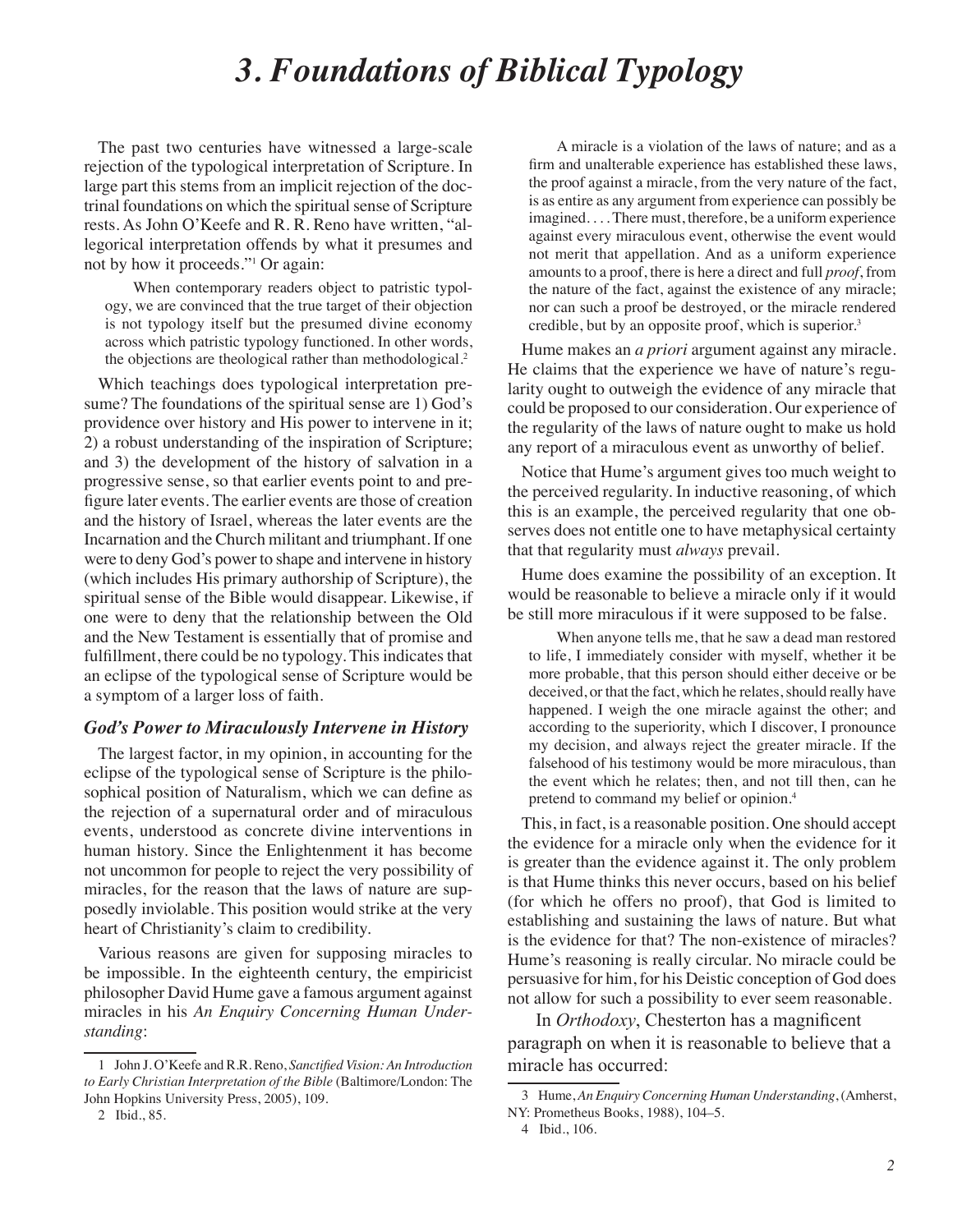But my belief that miracles have happened in human history is not a mystical belief at all; I believe in them upon human evidences as I do in the discovery of America. Upon this point there is a simple logical fact that only requires to be stated and cleared up. Somehow or other an extraordinary idea has arisen that the disbelievers in miracles consider them coldly and fairly, while believers in miracles accept them only in connection with some dogma. The fact is quite the other way. The believers in miracles accept them (rightly or wrongly) because they have evidence for them. The disbelievers in miracles deny them (rightly or wrongly) because they have a doctrine against them. The open, obvious, democratic thing is to believe an old apple-woman when she bears testimony to a miracle, just as you believe an old apple-woman when she bears testimony to a murder. ... If it comes to human testimony there is a choking cataract of human testimony in favour of the supernatural. If you reject it, you can only mean one of two things. . . . You either deny the main principle of democracy, or you affirm the main principle of materialism—the abstract impossibility of miracle. You have a perfect right to do so; but in that case you are the dogmatist. It is we Christians who accept all actual evidence—it is you rationalists who refuse actual evidence being constrained to do so by your creed. But I am not constrained by any creed in the matter, and looking impartially into certain miracles of mediaeval and modern times, I have come to the conclusion that they occurred.<sup>5</sup>

Another related objection to the possibility of miracles comes from the philosophical notion of physical determinism, which claims that every state of the universe is the necessary and pre-determined outcome of all prior states. The great French mathematical physicist Pierre-Simon Laplace (1749–1827) rejected miracles for this reason:

We ought then to regard the present state of the universe as the effect of its previous state and as the cause of the one which is to follow. Given for one instant a mind which could comprehend all the forces by which nature is animated and the respective situation of the beings that compose it . . . it would embrace in the same formula the movements of the greatest bodies of the universe and those of the lightest atom; for it, nothing would be uncertain and the future, as the past, would be present to its eyes.<sup>6</sup>

Stephen Hawking in *The Grand Design* rejects miracles on the same grounds of the absolute determinism of physical laws:

Given the state of the universe at one time, a complete set of laws fully determines both the future and the past. That would exclude the possibility of miracles or an active

role for God.7

He continues: "This book is rooted in the concept of scientific determinism which implies that . . . there are no miracles, or exceptions to the laws of nature."8 Later in the book, he repeats, as if it were a conclusion: "These laws should hold everywhere and at all times; otherwise they wouldn't be laws. There could be no exceptions or miracles. God or demons couldn't intervene in the running of the universe."9 It should be noted that this is not a scientific conclusion of his investigation, but a (false) philosophical presupposition.

Ironically, the "concept of scientific determinism" is not actually scientific at all (at least in the sense in which "scientific" refers to empirical science). This is because empirical science cannot ever empirically test the hypothesis of physical determinism. If scientists hold it, they do so as a kind of a priori dogma that lacks the possibility of verification or falsification through the methods of empirical science. Therefore the question of whether the general laws of nature completely determine every event in the universe is outside the bounds of empirical science. This is a question more properly addressed by philosophy and theology.

A closely related rejection of miracles is based on the idea that miracles are incompatible with the scientific view of the world, and are tied with the intellectual infancy of mankind. Richard Dawkins gives a good example of this way of thinking:

The nineteenth century is the last time when it was possible for an educated person to admit to believing in miracles like the virgin birth without embarrassment. When pressed, many educated Christians are too loyal to deny the virgin birth and the resurrection. But it embarrasses them because their rational minds know that it is absurd, so they would much rather not be asked.10

Many Christian theologians of the past two centuries have also rejected the possibility of miracles based on the idea of physical determinism. Probably the most famous is Rudolf Bultmann, who said: "It is impossible to use electric light and the wireless and to avail ourselves of modern medical and surgical discoveries, and at the same time to believe in the New Testament world of spirits and miracles."11 Why not? Bultmann cannot believe in miracles because he *believes* there is a closed causal network of natural causes that admits no intervention by God:

The historical method includes the presupposition that

<sup>5</sup> G.K. Chesterton, *Orthodoxy* (Chicago: Moody Publishers, 2009), 223–224.

<sup>6</sup> Laplace, *A Philosophical Essay on Probabilities*, trans. F. W. Truscott and E. L. Emory (New York: Dover, [1812] 1951), 4. This claim of absolute determinism has been disproven even in the field of physics by quantum mechanics. However, even if there were an absolute determinism in the mechanics of closed physical systems, it would not mean that God could not intervene through miracles, nor rule the free actions of beings endowed with a spiritual and rational nature.

<sup>7</sup> Stephen Hawking and Leonard Mlodinow, *The Grand Design*  (New York: Bantam, 2010), 30.

<sup>8</sup> Ibid., 34.

<sup>9</sup> Ibid., 171.

<sup>10</sup> Richard Dawkins, *The God Delusion* (New York: Houghton Mifflin, 2006), 187.

<sup>11</sup> Bultmann, *New Testament and Mythology and Other Basic Writings*, selected, edited and translated by Schubert Ogden (Philadelphia: Fortress Press, 1984), 4.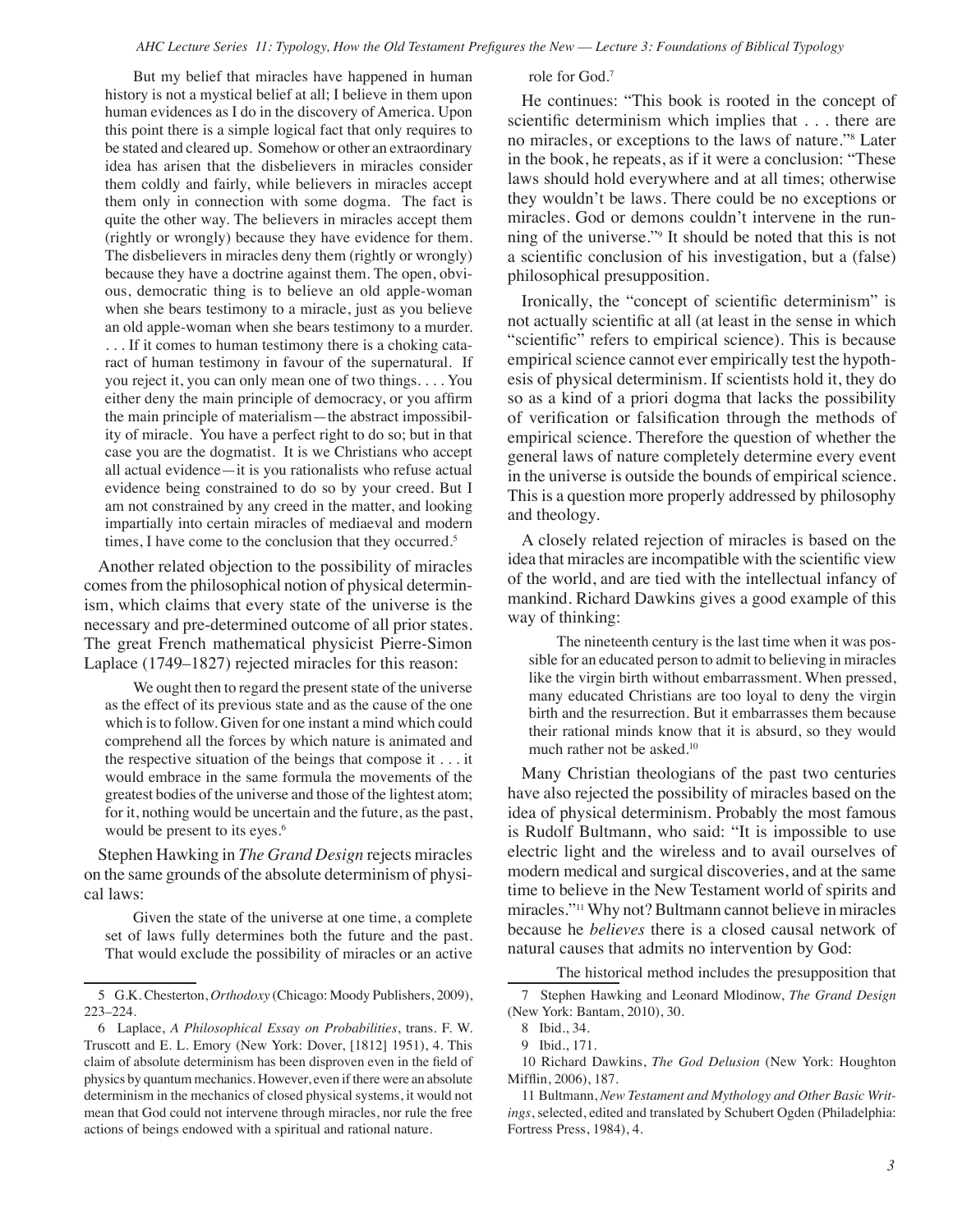history is a unity in the sense of a closed continuum of effects in which individual events are connected by the succession of cause and effect. [This continuum] cannot be rent by the interference of supernatural, transcendent powers.<sup>12</sup>

This tenet seems to be held as a kind of unproven dogma that belongs not to modern science *per se*, for no scientific principle is given to refute miracles, but only to a certain kind of worldview—known as Deism—that has become common among some intellectuals since the Enlightenment. This worldview holds that God must stay out of His creation. He is forbidden to trespass on the world that He has left subject to our dominion. It is not difficult to see that a powerful motive for this view can be found in man's disordered desire for complete autonomy, first evidenced in the original sin.

I think that in practice, the last objection is the most important. Whether a person is willing to accept miracles depends in large part on the disposition of his soul. If he desires freedom understood as autonomy as the principal value, he will not be disposed to favor the idea of God intervening in history. But if he is yearning for something—a divine love—beyond this world, then it will not seem unreasonable that God would want to intervene and show His hand and voice in the world.

Once God is understood as He Who Is, the Creator who has dominion over all created being, it is not hard to accept the possibility of miracles. God as the First Cause can cause directly anything that any secondary cause can. All creatures are obedient to God if He wishes to move them directly and not just through the mediation of other created causes.13 Through His dominion over being, God guides the events of history, but without prejudice to the gift of free will given to men and angels.

#### *Divine Inspiration and the Two Principles of Biblical Interpretation*

The second foundation of Biblical typology mentioned above is divine inspiration, or the belief that God is the principal author of Scripture. Every text of Scripture is the work of both God and man. This twofold origin of the Bible gives rise to two fundamental principles of Biblical interpretation. (1) Since every book of Scripture has a human writer, every text must be interpreted in light of its historical context and original language, with attention to everything that can help us understand the mentality, cultural and historical context, language, and literary forms or genres used by the sacred author. Exegesis therefore must make use of the human sciences of philology, history, and archeology. $14$  (2) But no less importantly, since God is the Author of Scripture, every text must be understood also in light of the unity of the entire Bible and the faith of the Church. Thus the Old Testament should be read in the light of the New. In general, every part of the Bible should be read in the light of every other. All of it, finally, should be read in light of the Church's Creed, life, and worship.

(1) The fact that Scripture has a human author means that exegesis must consider the natural order, on which inspiration builds, and which theology uses as a handmaid. (2) The fact that God is the principal author of Scripture means that the exegete must use the supernatural method proper to theology as a science belonging to the supernatural order. Only with the proper understanding of and balance between the human and divine dimensions of Scripture can Biblical interpretation fulfill its great task in the Church. *Dei Verbum* 12 explains these two fundamental principles:

However, since God speaks in Sacred Scripture through men in human fashion, the interpreter of Sacred Scripture, in order to see clearly what God wanted to communicate to us, should carefully investigate what meaning the sacred writers really intended, and what God wanted to manifest by means of their words. . . . For the correct understanding of what the sacred author wanted to assert, due attention must be paid to the customary and characteristic styles of feeling, speaking and narrating which prevailed at the time of the sacred writer, and to the patterns men normally employed at that period in their everyday dealings with one another.

But, since Holy Scripture must be read and interpreted in the sacred spirit in which it was written, no less serious attention must be given to the content and unity of the whole of Scripture if the meaning of the sacred texts is to be correctly worked out. The living tradition of the whole Church must be taken into account along with the harmony which exists between elements of the faith.

The elucidation of the spiritual or typological sense of Scripture pertains to the second principle of Biblical interpretation according to which one seeks to understand Scripture in light of its profound unity and "the harmony which exists between elements of the faith."

If Biblical interpretation were to favor the first principle over the second, that is, natural principles over those deriving from supernatural faith, then Biblical typology would be neglected or ignored. It is not difficult to see that this is the case in large areas of academic Biblical studies in the last century, in which the historical-critical method is used in a rather exclusive sense, without being sufficiently balanced by a complementary theological method of interpretation. Pope Benedict XVI alluded to this danger of imbalance between these two principles in his Apostolic Exhortation *Verbum Domini* 34–35:

34. While today's academic exegesis, including that of Catholic scholars, is highly competent in the field of

<sup>12</sup> Bultmann, *Existence and Faith*, ed. Schubert Ogden (New York: Meridian Books, 1960), 291–92.

<sup>13</sup> St. Thomas and Scholastic theologians refer to this power of creatures to obey God (as in all miracles) as *obediential potency*. For the notion of obediential potency, see Lawrence Feingold, *The Natural Desire to See God according to St. Thomas Aquinas and His Interpreters* (Ave Maria, FL: Sapientia Press, 2010).

<sup>14</sup> See, for example, Pius XII, *Divino afflante Spiritu*, nn. 16-17.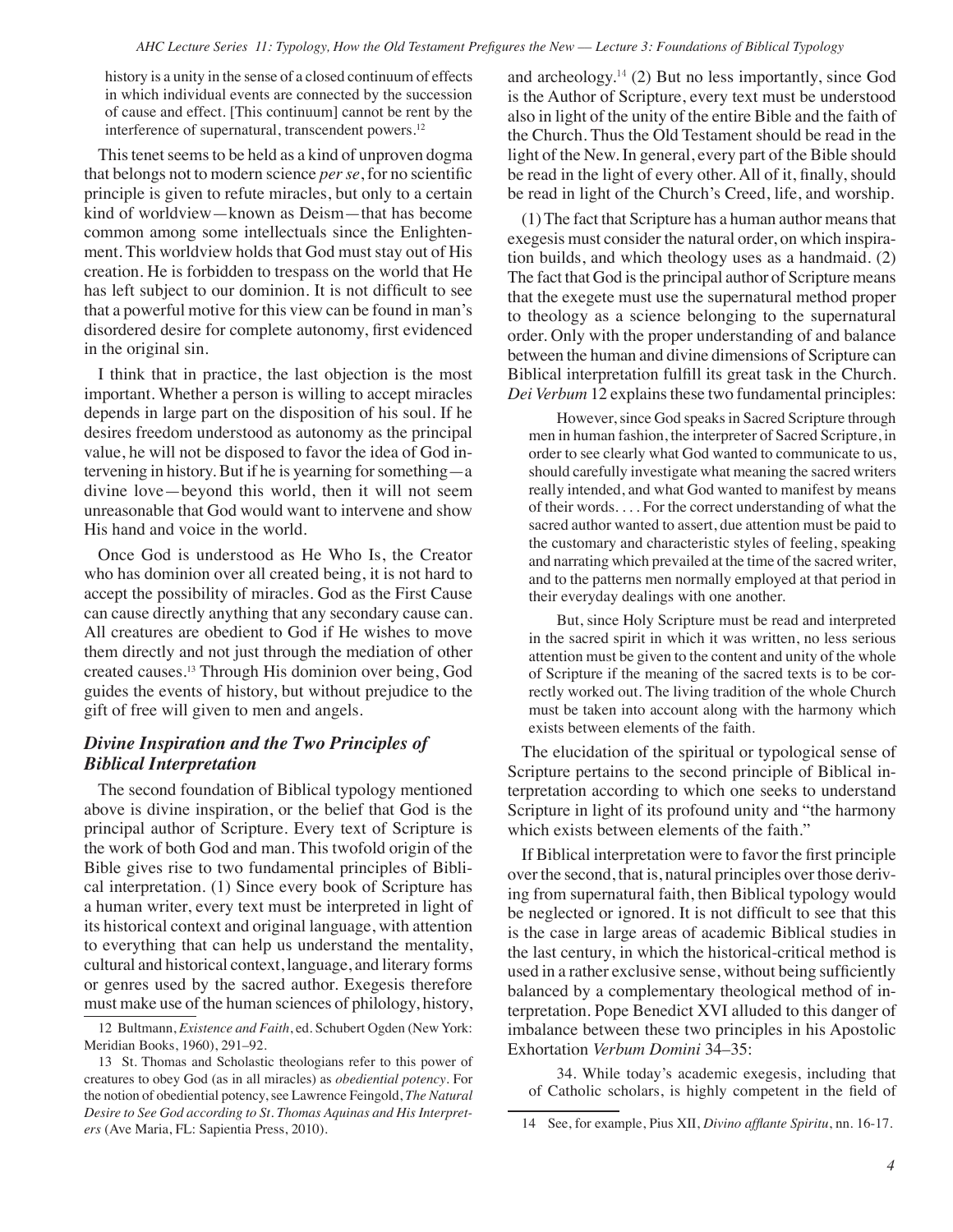historical-critical methodology and its latest developments, it must be said that comparable attention needs to be paid to the theological dimension of the biblical texts. . . .

35. In this regard we should mention the serious risk nowadays of a dualistic approach to sacred Scripture. To distinguish two levels of approach to the Bible does not in any way mean to separate or oppose them, nor simply to juxtapose them. They exist only in reciprocity. Unfortunately, a sterile separation sometimes creates a barrier between exegesis and theology, and this "occurs even at the highest academic levels." Here I would mention the most troubling consequences, which are to be avoided.

a) First and foremost, if the work of exegesis is restricted to the first level alone, Scripture ends up being *a text belonging only to the past*: "One can draw moral consequences from it, one can learn history, but the Book as such speaks only of the past, and exegesis is no longer truly theological, but becomes pure historiography, history of literature." Clearly, such a reductive approach can never make it possible to comprehend the event of God's revelation through his word, which is handed down to us in the living Tradition and in Scripture.

b) The lack of a hermeneutic of faith with regard to Scripture entails more than a simple absence; in its place there inevitably enters another hermeneutic, a positivistic and secularized hermeneutic ultimately based on the conviction that the Divine does not intervene in human history. According to this hermeneutic, whenever a divine element seems present, it has to be explained in some other way, reducing everything to the human element. This leads to interpretations that deny the historicity of the divine elements.

c) Such a position can only prove harmful to the life of the Church, casting doubt over fundamental mysteries of Christianity and their historicity – as, for example, the institution of the Eucharist and the resurrection of Christ. A philosophical hermeneutic is thus imposed, one which denies the possibility that the Divine can enter and be present within history. The adoption of this hermeneutic within theological studies inevitably introduces a sharp dichotomy between an exegesis limited solely to the first level and a theology tending towards a spiritualization of the meaning of the Scriptures, one which would fail to respect the historical character of revelation. All this is also bound to have a negative impact on the spiritual life and on pastoral activity.

In interpreting the Bible, the theological principles that spring from the divine inspiration of Scripture must be the principal tools and foundation of Biblical interpretation. The human means are presupposed and are necessary, but they must not be allowed to dominate. Otherwise the interpretation will be purely natural, arid, and lacking in piety. If they are not only allowed to dominate, but to conflict with theological principles, the interpretation will not only be arid but erroneous.

An exegete must be first and foremost a theologian, and not a historian or expert in languages. Biblical exegesis is a part of *theology*. The recent document of the Pontifical Biblical Commission, *The Interpretation of the Bible in the Church* (1993), rightly stresses this point, saying: "Catholic exegesis does not have the right to become lost, like a stream of water, in the sands of a hypercritical analysis." Today not a few exegetes consider exegesis to be a "pre-theological" discipline, which would be basically historical and philological; scientifically neutral and free from religious presuppositions. In such an optic the typological sense of Scripture will disappear from view.

#### *Progression in Salvation History and Connection between the Two Testaments*

The study of typology is based on faith in the profound relationship between the Old and the New Covenant. This would be an application of the third foundation of Biblical typology mentioned above, which states that the history of salvation is progressively developed.

In the first two centuries of the Church, this relationship between the two Testaments was under attack from Gnostic heresies that sought to sever the relationship of Christ and the Church with the Old Testament. Many Gnostics went so far as to deny the identification of the God of the Old Testament with that of the New. In such an interpretative framework, typology can have no place. The logical result is the irrelevance of the Old Testament for Gnostic Christianity. One form of Gnosticism, that of Marcion, took this position to its logical conclusion, and excised the Old Testament from the canon of Scripture! Not surprisingly, Marcion also had to excise the majority of the New Testament as well on account of its citations of the Old, leaving only Luke and some letters of St. Paul.

The fact that the Old Testament was read typologically in the Church saved it from receiving the fate given it by Marcion. Pope Benedict XVI commented on the importance of typology in this regard in an audience on Origen:

It was especially on this route that Origen succeeded in effectively promoting the "Christian interpretation" of the Old Testament, brilliantly countering the challenge of the heretics, especially the Gnostics and Marcionites, who made the two Testaments disagree to the extent that they rejected the Old Testament.<sup>15</sup>

Given that typology has increasing fallen out of the consciousness of modern Catholics, it is not surprising that the Old Testament has become an object of profound ignorance and neglect to many.16 An understanding and

<sup>15</sup> Pope Benedict XVI, General Audience of April 25, 2007, "Origen of Alexandria: Life and Work," in *Church Fathers from Clement of Rome to Augustine*, 36.

<sup>16</sup> See G. W. H. Lampe and K. J. Woollcombe, *Essays on Typology* (London: SCM Press, 1957), 17: "It is true, perhaps, that so far as the ordinary reader is concerned the consequence of this great change has been to present him once more with the dilemma which confronted the Church of the second century: either the typological and allegorical method of dealing with the Old Testament, so as to make it readable as a Christian book, or the more drastic solution advocated by Marcion.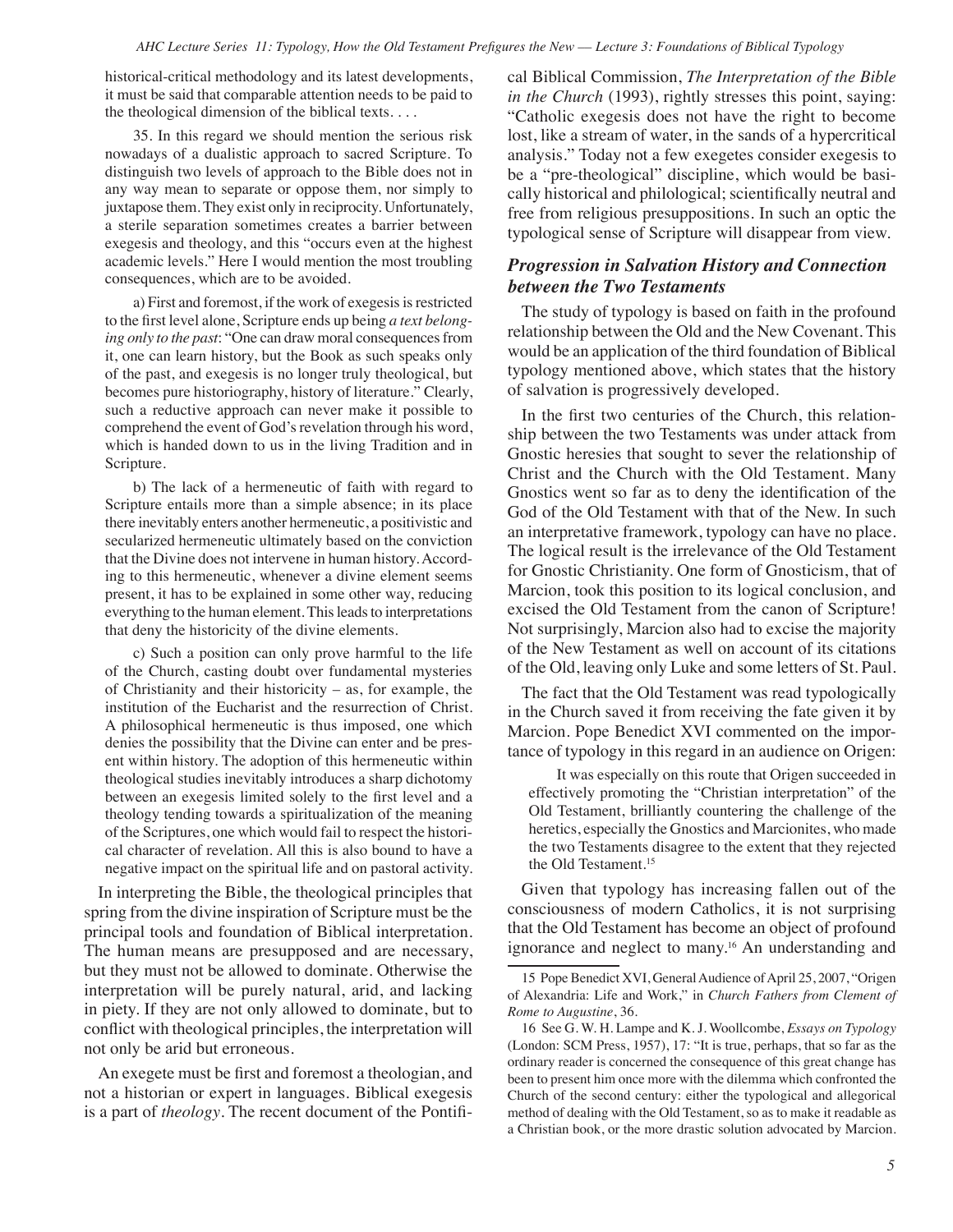appreciation of typology is crucial for the revival of the interest of the Catholic faithful in the Old Testament!

#### *Typology in the Prophets: The Exodus Is the Type of the Messianic Age*

Although the typological interpretation of the Old Testament is principally gained from the New Testament, the major prophets of Israel give a typological reading of the Exodus by seeing it as the pattern of a new and greater exodus to come in the messianic age. This second exodus will involve a new ingathering of scattered Israel, a new miraculous passing through the waters, a new indwelling of God with His people as in the column of cloud and fire, a new law written this time on the heart, a new and more universal gift of the Holy Spirit, and a new Covenant.

The typology of the new Exodus is especially presented in Isaiah, Jeremiah, and Ezekiel. Isaiah 43:16–20 speaks of a future time in which the events of the Exodus will be fulfilled in a higher way:

Thus says the Lord, who makes a way in the sea, a path in the mighty waters, who brings forth chariot and horse, army and warrior; they lie down, they cannot rise, they are extinguished, quenched like a wick: "Remember not the former things, nor consider the things of old. Behold, I am doing a new thing; now it springs forth, do you not perceive it? I will make a way in the wilderness and rivers in the desert. The wild beasts will honor me, the jackals and the ostriches; for I give water in the wilderness, rivers in the desert, to give drink to my chosen people."

Isaiah 52:11–12 also makes reference to a new going forth, as a new Exodus. However, its character will be different, for it will not be "in haste" nor "in flight." Like the first Exodus, it will be accompanied by the presence of the Lord going before and behind as in the pillar of cloud and fire:

Depart, depart, go out thence, touch no unclean thing; go out from the midst of her, purify yourselves, you who bear the vessels of the Lord. For you shall not go out in haste, and you shall not go in flight, for the Lord will go before you, and the God of Israel will be your rear guard.

Jeremiah also prophesies the new Exodus. In Jeremiah 23:7–8 he says:

Therefore, behold, the days are coming, says the Lord, when men shall no longer say, "As the Lord lives who brought up the people of Israel out of the land of Egypt," but "As the Lord lives who brought up and led the descendants of Either follow such rules of exegesis as will allow the Gospel to be read out of the Hebrew Scriptures, or throw away the Old Testament as irrelevant to those who live under the New Covenant. Since at the same time the modern reader was convinced by the historical method that the Old Testament could not be read as a directly Christian book, there can be little doubt that one of the most far-reaching effects of the growth of the critical attitude has been the impression gained by the general reader and the ordinary Christian that the Old Testament is of no great significance to him and is of little real interest except to the student of religions."

the house of Israel out of the north country and out of all the countries where he had driven them." Then they shall dwell in their own land.<sup>17</sup>

Jeremiah 31:31–33 presents the typology also of the Old Covenant, by speaking of a New Covenant to be established:

Behold, the days are coming, says the Lord, when I will make a new covenant with the house of Israel. . . . I will put my law within them, and I will write it upon their hearts . . . for I will forgive their iniquity, and I will remember their sin no more.

The covenant sealed at the foot of Mt. Sinai was the spiritual center of the Exodus. By speaking of a New Covenant, Jeremiah is invoking a new and higher Exodus that will result in a New Covenant entailing the forgiveness of sin and the infusion of grace by which the Law is written on the heart.

Ezekiel also speaks of a new messianic ingathering into the Promised Land in the great prophecy of 36:24–27:

For I will take you from the nations, and gather you from all the countries, and bring you into your own land. I will sprinkle clean water upon you, and you shall be clean from all your uncleannesses, and from all your idols I will cleanse you. And I will give you a new heart, and put a new spirit within you, and I will take away the stony heart out of your flesh, and will give you a heart of flesh. And I will put my spirit in the midst of you, and I will cause you to walk in my commandments, and to keep my judgments, and do them.

Here the new Exodus of ingathering does not involve a passage through the Red Sea, but a sprinkling of "clean water," which clearly prefigures Baptism. The Church is gathered together by passing through the waters of Baptism. Not surprisingly, this text is read in the baptismal liturgy of the Easter vigil.

Old Testament messianic prophecies almost always use typology in some way to speak of the future messianic events they are announcing. In other words, prophecy uses not only words to reveal future messianic events, but those words point to types in the history of Israel that are signs of future salvific events and which provide the best way to understand those future events. The literal sense of these messianic prophecies includes an element of typology and cannot be understood without it. For example, the New Covenant spoken of in Jeremiah 31:31 cannot be understood without typological reflection on the Mosaic Covenant and how it can be the sign of a more perfect covenant between God and His People.18

18 See Jean Daniélou, *From Shadows to Reality: Studies in the Biblical Typology of the Fathers,* trans. Dom Wulstan Hibberd (West-

<sup>17</sup> See also Jer 16:14–15: "Therefore, behold, the days are coming, says the Lord, when it shall no longer be said, 'As the Lord lives who brought up the people of Israel out of the land of Egypt,' but 'As the Lord lives who brought up the people of Israel out of the north country and out of all the countries where he had driven them.' For I will bring them back to their own land which I gave to their fathers."